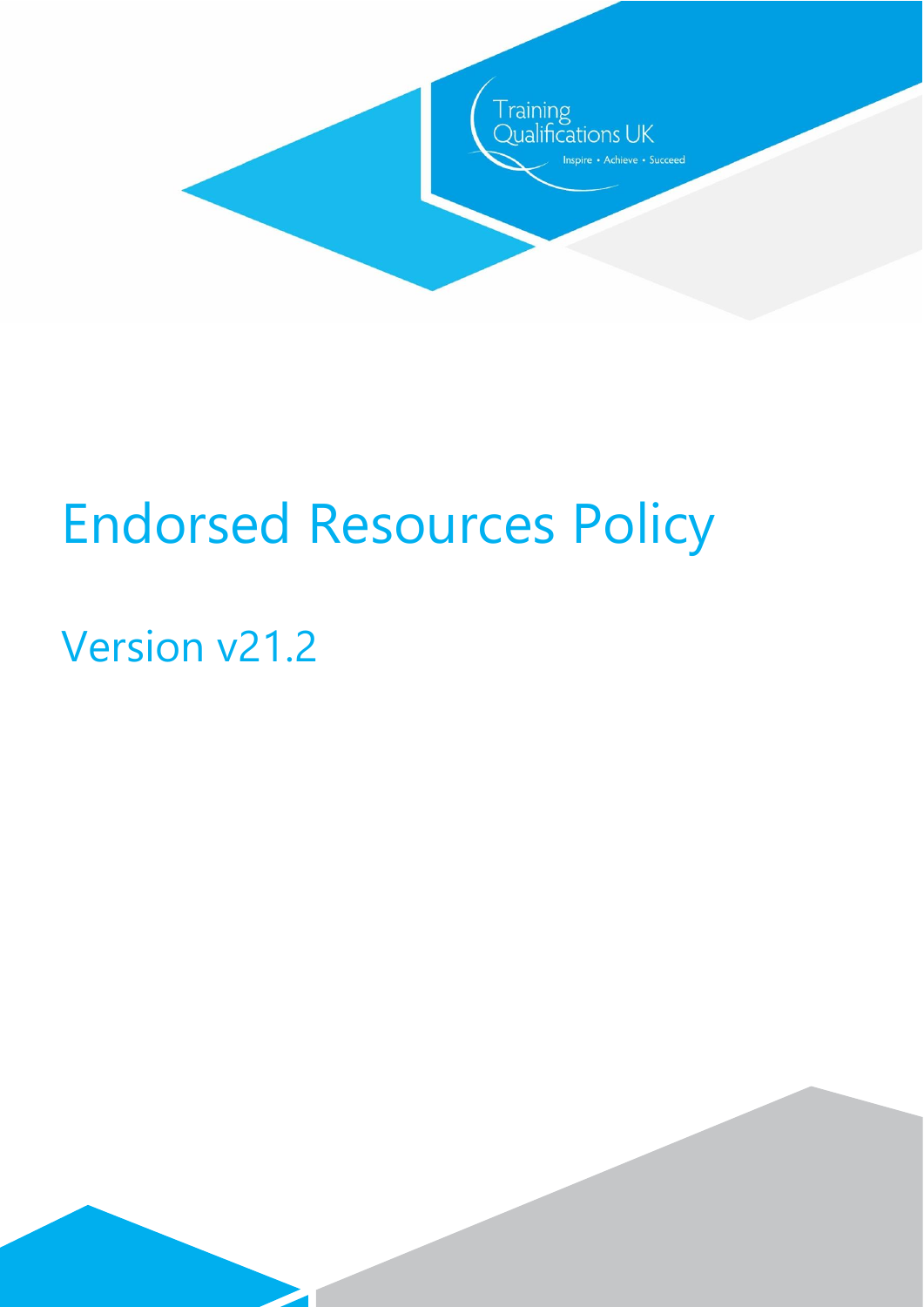| <b>Endorsed Resources Policy</b>    |                                                  |
|-------------------------------------|--------------------------------------------------|
| Policy Ref                          | Q.P.3 v21.2                                      |
| Date of Issue                       | 01/10/2020                                       |
| Next Scheduled Review               | 01/08/2022                                       |
| Policy Owner                        | Senior Manager - Qualifications and Assessment   |
| Contact Email                       | qualifications@tquk.org                          |
| Contact Phone Number                | 03333583344                                      |
| Approved By                         | Leadership Team                                  |
| Policy Relates to:                  | Awarding Provision, Endorsed Provision           |
| Policy is for the use of:           | <b>Recognised Centres</b>                        |
| Should be read in conjunction with: | N/A                                              |
| Relevant GCoR                       | C <sub>2</sub> , G <sub>1</sub> , G <sub>3</sub> |

# **Introduction**

This document explains Training Qualifications UK's policy regarding the endorsement of third-party resources and learning materials. Endorsement provided by Training Qualifications UK (TQUK) confirms that a particular third-party resource has been reviewed by TQUK and that we have deemed the materials to be of a standard sufficient to supporting the delivery of a particular TQUK qualification or unit.

# TQUK Internal Responsibility

The Qualifications Department are responsible for the maintenance and compliance of this policy. If the Senior Manager - Qualifications and Assessment is absent, the Responsible Officer will appoint another member of the Leadership Team to ensure all of TQUK's actions and activities are in line with the content of this policy.

#### Review arrangements

The annual review of this policy will be undertaken by the Quality and Compliance Department approximately four weeks prior to the submission of TQUK's Statement of Compliance to regulators. Any amendments or updates to this policy will be approved by TQUK's Leadership Team.

If you would like to raise any points or offer feedback regarding this policy, please contact us via the details provided at the start of the document.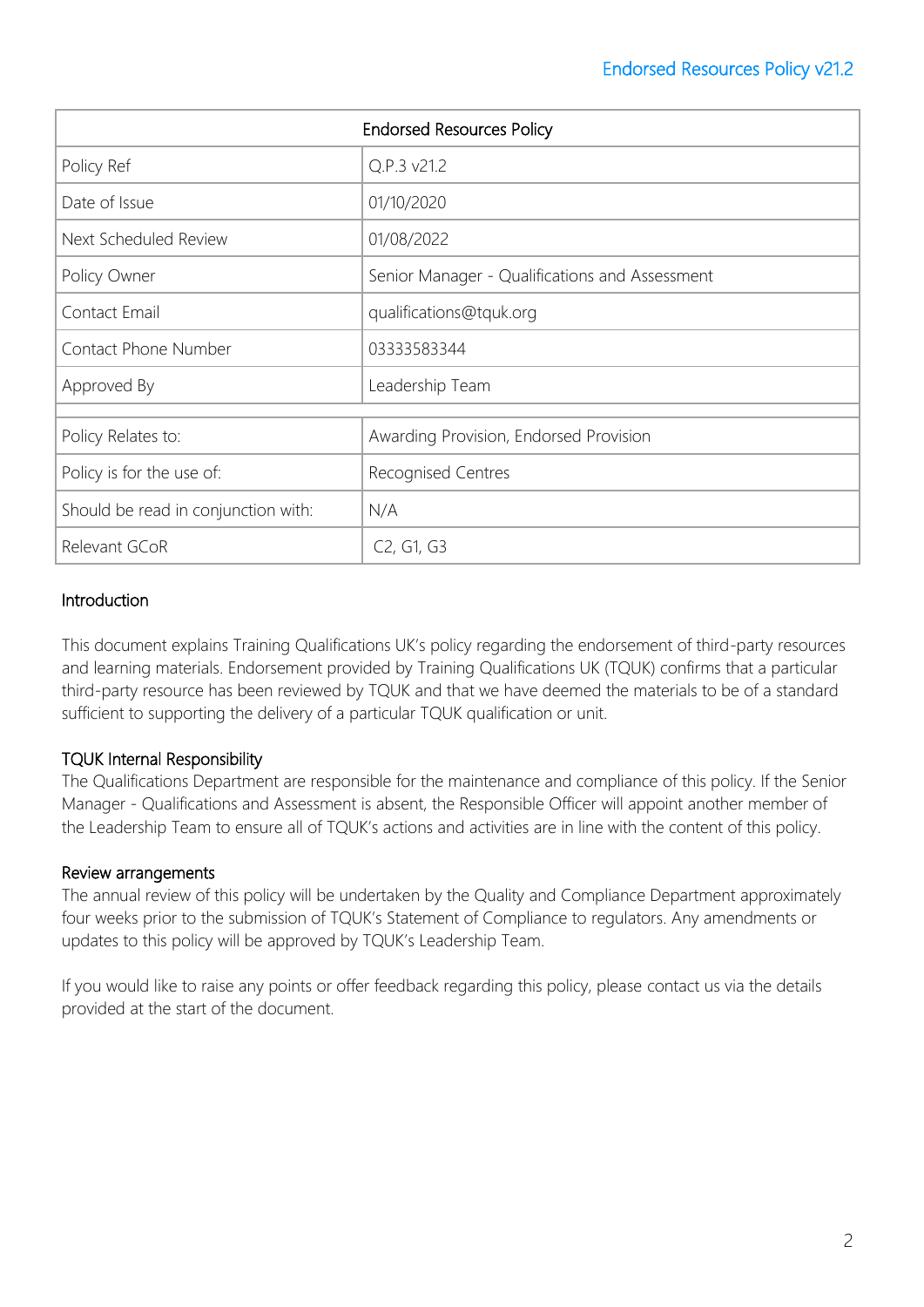# Endorsement Process

Any third party which wishes to have a learning resource endorsed by TQUK must submit the resource and allow us to check the suitability of the resources for endorsement. To do this, TQUK will measure the resource against the following criteria with the aim of deciding if the resource is appropriate for endorsement:

- Will the resource assist the Learner in achieving some/all the requirements of the associated qualification/unit(s)
- Is the resource appropriate for the qualification/unit level and content
- Does the resource give the Learner the opportunity to practise the skills involved within the qualification requirements or develop the knowledge in order to obtain the skills required to complete a qualification/unit
- Is it appropriate for TQUK to endorse the qualification from a business standpoint, where TQUK will be able to continue to exercise control over its own brand.

In order to fulfil these criteria, we must see in evidence each of the below:

- 1. Is the content within the resource adequate, suitable, appropriate and relevant to the qualification/unit(s) stated?
- 2. Does the resource meet the required Equality and Diversity requirements? (Does the resource reflect various groups in a positive and non-derogatory manner?)
- 3. Is the levelling of the resource suitable, appropriate and relevant to the qualification/unit(s) stated?
- 4. Are each of the learning outcomes and assessment criteria covered sufficiently within the resource when mapped to the relevant qualification?
- 5. If there is any reference to regulatory information, is this accurate and up to date?
- 6. Is the purpose of the resource clearly stated and do tasks and activities give clear instruction to the Learner?
- 7. Is the overall quality of the third party resource fit for purpose and would you have any trouble in recommending the resource to Learners or training providers?
- 8. Is there an appropriate business case in evidence to support TQUK's decision to endorse the resource?

There are some elements of the resource that TQUK will not comment on as part of the endorsement process, specifically including:

- spelling, grammar, punctuation and formatting
- design and style
- use of colour and branding
- size of boxes provided for interactive content
- reliability or content of additional reading or embedded media.

TQUK will accept no responsibility for errors in resources it has endorsed, however, if we see any mistakes which we feel could be avoided and amended prior to print/release of the resource; we will let you know so it can be corrected.

TQUK reserves the right to refuse to endorse a resource where it does not meet a certain base level of quality and professionalism. In such circumstances, TQUK will consult with the resource owner on steps which could be made to improve the resource.

# TQUK Endorsed Resource Logo

TQUK will provide our 'Endorsed Resource' logo and guidelines to the third party once the endorsement process has been completed and TQUK is satisfied that the resources adequately meet all of the TQUK and regulatory standards.